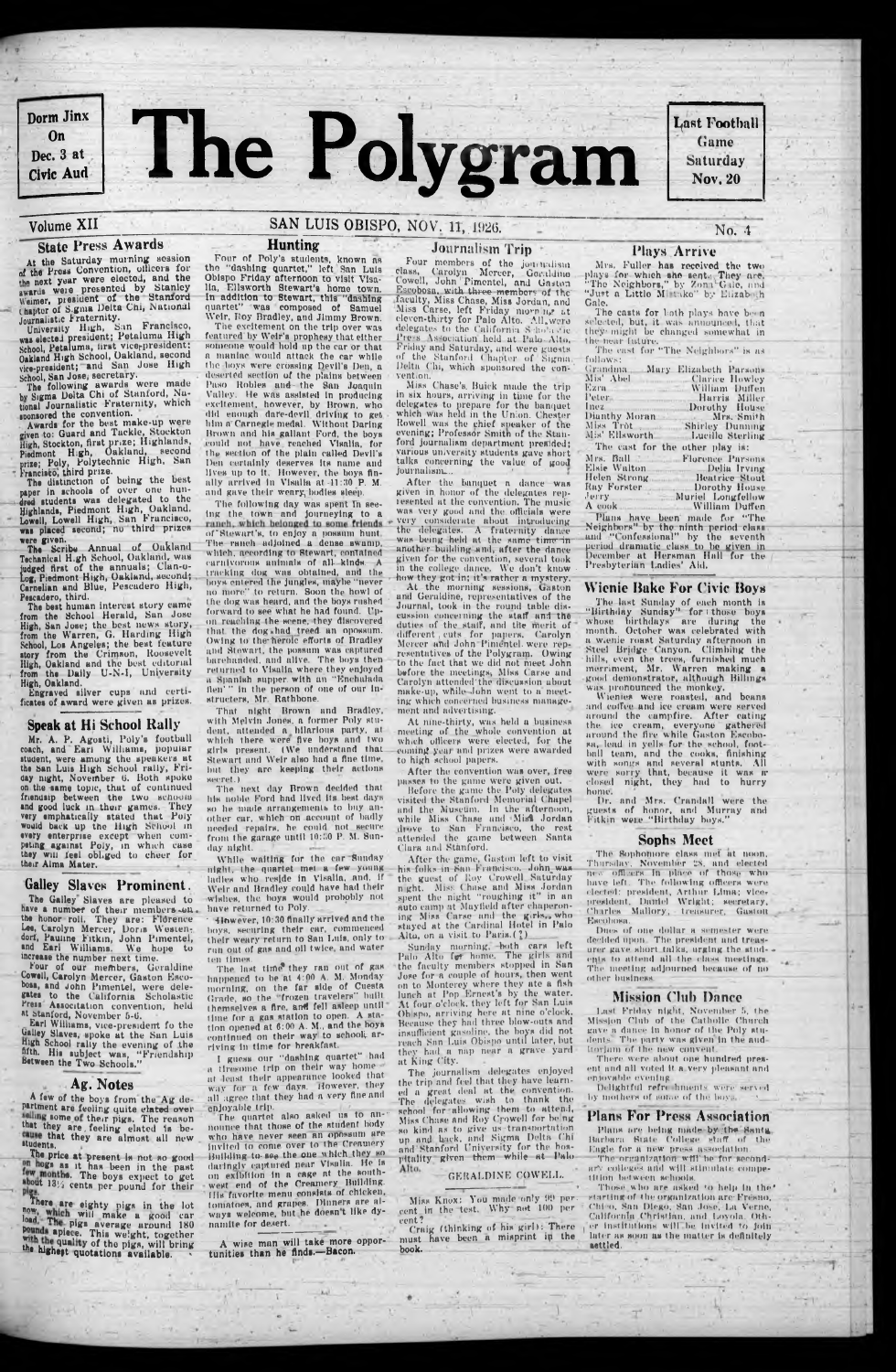**EDITORIAL STAFF** FACULTY ADVISERS 

Entered as accord-class matter October 22, 1925, at the part office at San Luis Oblapo, California.<br>A Li-weekly publication (asued by the California Polyteclate School, San Luis Oblapo, California.<br>Subset ption, one dollar

Printed by the California Polytechnic School Print Shop.

#### **EDITORIAL**

Honor Roll

Eight years ago today, the Armistice was signed to end a great struggle between the Nations. Real.zing the great part she played in bringing this struggle to an onl, America is justly proud and celebrates this all-important event.

California Polytechnic, with her students in military uniform, certainly displays the type of manhood that represented our nation in those trying times "over there."

In this number of the Polygram we have published the names of those students whose work for the first six weeks was of such merit that they were placed on the Honor Roll.

Their name on the Honor Roll is the goal striven for by students who truly want to accomplish something.

#### "Ain't It The Truth?"

Why do so many cars run out of gas on Hathaway Avenue? Of course we realize there are no lights on the Avonue but it does look rother "fishy If I were going to "run out of gas, I'd plok out a street that wasn't so well. traveled and had so many houses on it. Despite the fa t that it is durk (when the moon forgets to perform its daty derful tales even then.

Why do they do it? Maybe their forgetters are better than their memories. Surely they reported a when they went<br>out white"him" or "her" in the little<br>cordinate open show!" Twoy didn't have to plend the exerce of running out of gus, because the horse they one that knew The way to the shidule indicate the state of the state of the shidule in the shidule of the wall to

the now when we take the longest near. bome (and it is the shortest to they get hard ubout it and ask us I didn't do when they were young.  $181111$ 

The number of pupils on the honor roll for the first six weeks was very pleasing to both stuilents and faculty.

To be on the honor roll, a student<br>must carry four solds or units of work, and must re eve no fallure or condition. His marks must be all ones or twos except that one grade of three may be balanced by a one in<br>a subject which gives as many units as the sub ect in which he has re-

ceived the three.<br>The following fifty-four students<br>we c on the honor roll the time. The<br>list is arranged alphabetically rather than in order of meriti

Ralph Bell, Charles Bowden, Roy Raiph Bell, Charles Dowden, Roy<br>Lelland Lennian, Roswell Do.ffen-<br>baucher, William Duffen, Della Erv-<br>ing, Pauline F.tk'n, Wilfred Fre-<br>er.ckson, William Frederickson, Denn Gregory, Edward Hartzler, Clarice n - Gre ory, Edward Hartzler, Clarice<br>Howley, Gərdon Hazelhurst, Dorothy<br>House, Orv a Hətchkiss, Edward Isola,<br>George Leonard, Asa Lee, Florence Lee,<br>George Leonard, Byron Lofton, Ralph<br>Lutzow, Donuld Myers, Verdi Mills,<br>C con., Neyman Pickard, John P.mentel, Lola Roberts, Gorge Sparks.<br>Smillers, Gorge Sparks. Charlotte Smith, Leonard Sinclair, Gorge Sul-<br>1 and Leonard Sinclair, Gorge Sul-<br>1 and Leonard Sinclair, Gorge Sul-<br>1 and Leonard Sta Williams.

#### "Isn't It So?"

"What is the valuese generation "rules to." Haven't von Neu desine of the cost in mixing that, and holding up their hand in horror at some inno ent fin they difn't approve of? It certainly pushes me tird. If they would turn<br>buck the leaves of the hi tory of their lives, they would see many little things. bave done which their parents thes and old folks di approved of.

This younger generation is not any worse than they Just because we hoped at, and if we don't, we are calldumbbells who won't say anything. What should we do? Everytime we turn, we are eased to up by someone. I reprose they would like its to be numberedly and "oft on a cushion, and rew a flue geam.'

# POLY CHATTER

Let a vu de Gardent

(?) we have been wondering where Roy got his eyes(?).

Why all the fireworks in Mr. Ball's and Mr. Rathbone's room?

Mr. Tennant left Friday the twentyrinth on a trip north. He intends to vielt Modesto, San Jose and other places: He returned Thursday.

Do gentlemen, prefer blond :? Some do, twe know. Little Al Hedstrom,<br>himself a blond, is very fond of a High School blond with a boyish bob. Poor Dalsy!

Last Wednesday night, Gaston Escobosa gave a very interesting talk to the Illgh School Spanish Club on the cartous of Spain

We hear that our neart breaker," Roy Bradley, was at work in Visaila during the past week-end.

While looking at the "mummles" in Etanford Museum, Jerry said: "That's, the first mummy I ever saw," Carolyn to live among them!"  $\bullet$   $\bullet$   $\bullet$ 

Saturday morning, when it was fime to attend discussions. John .was no under a palm tree? Or was he lost? We'll never know, but he came out ness meeting. We bet he got lost.

"Where'd you get those eyes?<br>Where'd you get those lips?" That's what Gaston sang to a sweet little blonde delegate as he danced his favorite, the Collegiate Tango. Why do gentlemen prefer blondes?

Archie McFarlane went to the dance in Paso Robles hast Friday, and instend of taking the girl's handkerchief, he took her coat and pinned it on the wall.

While at Stanford, Miss Carse and Jerry were discussing art work, and Jerry said, so softly and innocently. Why did the others T love Art." laugh?

Con the trip down to Stanford, we gaw a bunch of people outside of a house. Carolyn said: "Look at the anation sale." When we got nearer, we saw a sign on the front door which read, "Funeral Home."

John Pimentel, coming back from the convention last Sathrday, went to deep in the car. -- After sleeping for about half an hour, he woke up, and, seclug the traffic on the highway, asked: "Where is the funeral?"

My! Have you heard the news?-Another member of the familty has a new car. We are glad you have, Miss Hansen. One less Ford on the Campus!  $\alpha$  . We have

We are very sorry to hear that Dr. Cinndall a the owner of a very<br>ore nose. We surely are glad that<br>you dd not break it, Dr. Crandall.

#### - AUD DOINGS

On November first, at the third meeting of the Aud Club, plans for the annual entertainment were disen el, and, by a three-fourths majority of the house, it was voted that the entertalnment should be after Christmas,  $\bullet\qquad \bullet\qquad \bullet$ 

#### Tell+O1 Oid Mission

"One hundred and fifty-four years of history are behind the Californian talk to the student bely at the assem-<br>biy, November 3. "The missions are<br>the greatest assets of California. "One hundred and fifty years ago,

Spnin saw her control over Unlifornia supping from her. France and Russia

"During the early years, Spain had fallen from supremacy. At that that, the unwritten code for obtaining foreign territory was that nations<br>who settled in the territory under the Christian faith had control of it. So Spain vent, over a hander of soldiers<br>and some priests or "patre" to<br>Christianize the Indians.

crucliy treated by the fore gn coun-<br>tries. In Canada the French made friends with the Infans. The Spanish<br>tried to do the same in Mex.co as did<br>the Freuch in Canala.

We hear, much about the cruelty of the Spaniards, but they were no worse then other nationalities of men at that time. Like today in America, Spannards who had questionable records would join the army and navy-<br>for the excitenent of it. These men were not a cielit to Spain.

"When Spa n saw California slipping from her control, she sent a band

of soldiers and three or four 'padress'<br>"The first mission was founded in<br>1769 at San D e o by Father Jungero Serra. The miss on was at first such a success that it was decided to found another farther north.

-"A band of hopeful men started north for what are now Carmel and<br>Monterey. In some way they mased<br>their destination and returned, dis-

appointed, to San Diego.<br>"In the meantime, trouble had arisen at the mission, and, when Father Serra returned, he was forced to prepare to leave for Spain. Just as they were leaving, ships came into harbor with help from Spain. the

"With revived hope, Father Serra rent unother expedicion to the north. They went through Pismo, stopping there, and probably had a claim dinner. They stopped at San Luis Obispo, and founded the mission in the year 1772."

Father Keenan told of the legend about the naming of San Luis Ob spo.<br>B shops of the Roman church wear a head gear called a m tre. This head-<br>piece a made of two triangle p eces of cardboard covered with cloth; these cardboards are worn in the front and back. The old padres noticed the two mountains, San Luis and Bishop's<br>Peak, and saw there the resemblance to a matre. Both the massion and the town we e named San Lus Obispo, which translated means, St. Louis, the B shop, probable because the date of the founding of the mission, Septemther first, was so soon after August 19,<br>the birth-date of Sa nt Louis.<br>The m ss onaries brought with them

a number of vestments, a few bells, a couple of bushels of wheat, a few an mals, a few hars of chocolate, and years to build the chirch. Adobt 120 years, this mission is still in acave me. Around the mission was a line of

adobe houses whe o the young mar-<br>ried Indians lived. Remnants of these still remain across the street from the lib ary and on Chorro street.

There are, in the old mission, records written by Father, Seera h mself.<br>
There are, in the old mission, records written by Father, Seera h mself.<br>
Very few of the Indians were<br>
taught to real and write. The main

the even hear a lot of objections from some and parents or people who know a the of prairie shooner looked Hice when stopped by a lonley tree this nothing near to hear or see what it of the but the moon, and maybe a o ote way off in the distance sendlug up his love notes, or an old hilly<br>cal who occasionally sends down a who-o-o-o" to unhearing ears.

Where is the difference? That's<br>what I want to know. To me it seems Unit only the method of traveling has changed, but down through all these hanges there has always been this lover's habit of getting away by themselves.

Now folks, he honest with youragives, can't you remember the nights you went riding and before you went<br>home you let your horse wander to the<br>loniey, seehad d spots? Yes, I knew there were some honest ones among yout

F. J. L. 24.

All the grown-ups are not like t'int, thank goodness. Some, the younger ones, remember their youth and how they were scolded for doingethis and not design that I Wouldn't it be nice if they would all stay young!

C. M., '29.

#### Dorm Jinx December 3

On the night of December 3, the Dorm Clab will entertain at the Civic Auditorium with some very snappy prastising and rebearsing their different agts for this Dorm Jiax. Reserve data as the boys promise some this thrillers. Watch for a report in the next Polygram.

Donald Myers has been going around on critches. He sprained the lightin Room 0.  $0.0001$ 

Carl Cuhn has been staying home eyes.

Stage was in bed for one day with a pa n in h s right sile. They called the doctor and thought it was appendetis, but found it was nothing ser.ous.  $-2000$ 

On October 29 afternoon, Larry Hen y and Bob Wright started walking home, and came back on October 31 with a Ford, adding another to Poly's already large collection.

thin thuight were: tanning, woodwork, pron-mongering, cattle-raising, and each Indian was expected to do chout two hours of manual labor a day. A vestment case made entirely without na ls, with doors and drawers that o en and shut, is still in use in the mirs on.

At this point, the noon bell was to close his interesting talk.

Father Ke nan extended an invitation to visit the mission and explore its treasures.

Before he spoke, he invited the<br>Polytechnic students to a rarty given<br>by the M sion Club, Friday evening<br>at 8:00 o'clock at 8:00 o'clock.

#### Lost And Found

Lort: Finger-nail fle; file folds into n cellow-handle<br>|Lost: One lady's fountain pen-Shirley Dunning.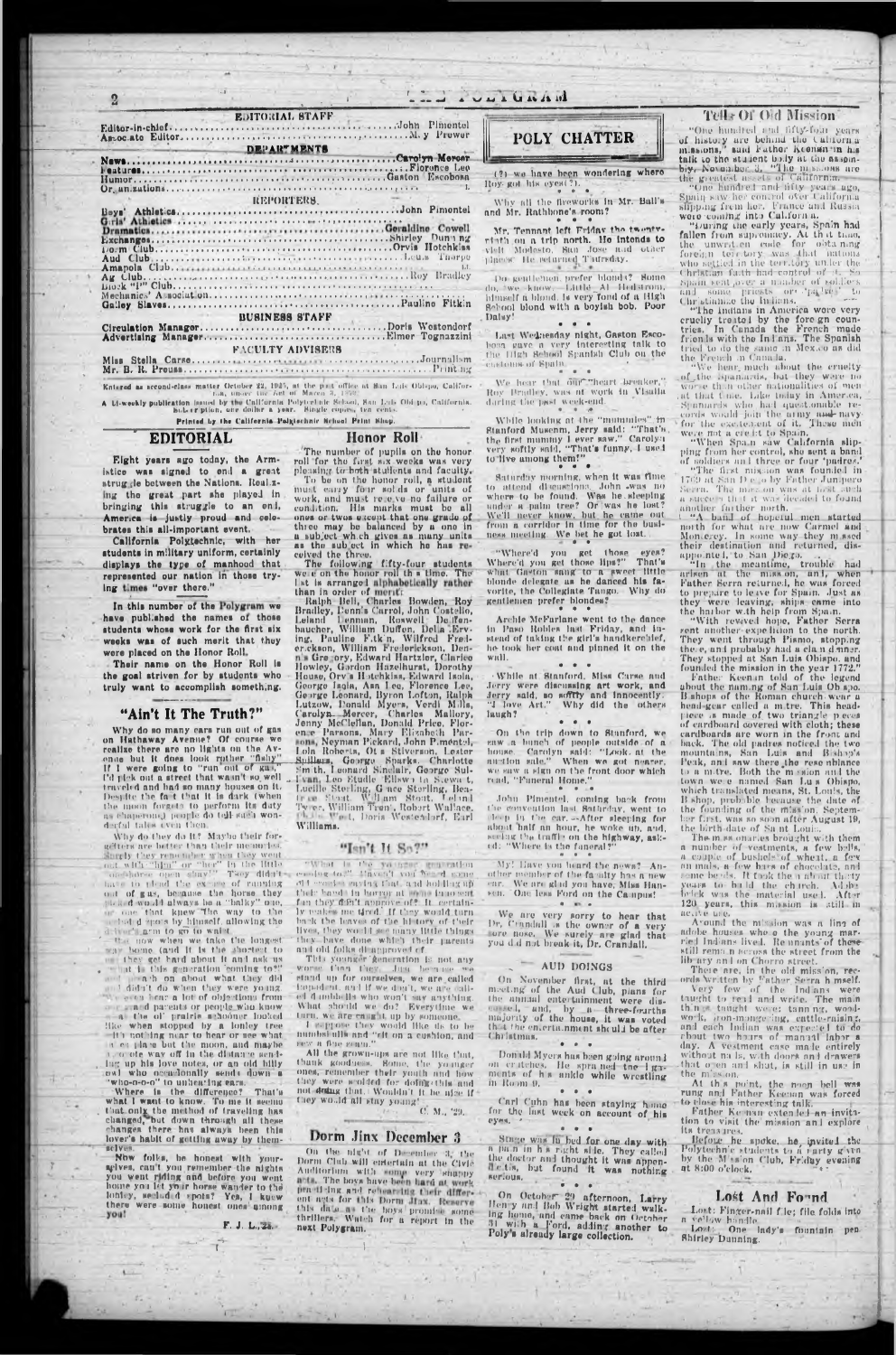# THE POLYGRAM 3



LUCILLE'S PRAYER Vow I lay me down to \tv new marcel I hope to keep. I shot Id spott it in the oight, Help me to "comb It out nil right — Again, amich. .

## EVOLUTION

A thousand years, it took to make a monkey Into limn, but glvo u woman fifteen seconds and he's right back where he began.<br> **George:** Are you alarmed about your

itudica?"<br>| llugt: Yes, every morning at six o'clock.

Mr. McFarland (In biology): W'lmt animal makes the nearest approach to man?

Bradley: The mosquito,

Mrs. Fuller: What's the most com<sup>1</sup> iron Impediment In tho speech of the American people? Dorothy House: Chewing gum.

Asa Lee: What's the use of washing my hands before 1 go to school, Mother? I'm not one of those who arc always raising them.

Bowles: Do we have a ramy-day session today? Grace: It Isn't raining, Is It?

Speed cop (after stopping Avalyn's car for speeding): What's your name? Avulyn: Avalyn. And yours?

WHERE'S THE DICTIONARY? "Dear Swiss," wrote the ardent Harriet'to her steady, " don't falo to rome over Sunday."

first s.ght? Roy: I do not. Soup: Oh dear. Well, come again tomorrow.

Without a moment's delay Swiss wrote lu a large, hold hand, "Dearest Harriet, there Is no such word as falo."

Pauline: If you come to see me tomorrow night you'll have to brlug me some candy. Some Whitman's Sam-■ piers.

Boh (earnestly): No, I'll bring a generous helping.

Bowles: No, hut It's cloudy.

After Mr. Preuss' saying that nil girls o/ (he Prim Shop should stny on one side of the room and the boys on the other, Jerry crossed the boundaries, Wilkins: "Chickens stay on the other side of the fence,"

Harriet: Can you be punished for something you d.dn't do? Miss ( ursc: Certainly not. Harriet: W611 I didn't do my English. Soup: Do you believe in love at

Adler's "Collegian" Clothes Stetson Hats 4 i t) | Y l N FORMS Interwoven Hosiery

. '•' - 11 and m i cot

## THE BRICK

**QUALITY SUPER-SERVICE STATION** 

Cor. Higuern & Nipoma Sts. All gases and motor oils **Oiling and Washing** U. Van Schaick '22

Speedy Shoes for Young Men and Women at Popular Prices 736 Higuera St.

MATHEWS & CARPENTER The Rexall Store DRUGS Principally

- ALSO STATIONERY-----KODAKS----CANDIES------DEVELOPING

Toasted Sandwiches They are found at **DENNIS DAIRY LUNCH** 

894 Higuera St. **\*** San Luis Obiapo

AND BUS SERVICE PHONE 303 DAY or N1TE 015 N orro St. Opposite Hotel Anderson

**AUSTIN'S** Sandwiches, Coffee, Hot Lunches Puddings, Pies Ice Cream Pinos 86 868 Monterey St.

FITZGERALD *&* HALL REAL ESTATE LOANS INSURANCE INVESTMENTS

**10c** KOFFEE KUP **JOHN NORTON PHARMACIES**

HEADQUARTERS FOR

Films, Kodaks, Parker Duofold & Waterman Fountain Pens

# **SCHULZE BROS. THE CLOTHLERS**

**ELMO THEATRE** STUDENTS OF THE POLYTECHNIC ARE INVITED TO SEE CLEAN PICTURES AT POPULAR PRICES **THE WHITE HOUSE The Home of Quality / TOGNAZZINI, Prop. Groceries, Fruits, Bakery Goods, Household Hardware** Phones 52 and 53 San Luis Obispo, Cal Ice Cream Sodas and Milk Shakes Mr. Preuss giving a lift, Hank and Lucille not together. The coach saying not to seil tickets. Sparks giving a speech. Carolyn without a lot to say. Cupid not arguing. Sw.ss not in the pool hall. Soup without ndm rors. Demarcat without a crazy notion. Cantu n without his uniform. Poly without school spirit. Florence L. without her pencil in her hair. Alfred not. asking questions. Bob without his marcel. Jerry without Art. Roberts: 1 guess I'll go to church today. Sherrol: What's her name? Miss Haskin: Larry, name a collective noun. Larry Henry: A vacuum cleaner.

**IMATINE** Robert« with his uniform. Pauline having he: home' work. Avulyn nut eating candy.



# **RENETZKY'S**





'Kuppenheimer"

GOOD CLOTHES

871 Monterey Street

Meet Me at the Stag Hilliard Parlor Ask Any Polyitc

. . i - \_

\*\*\*

\*7